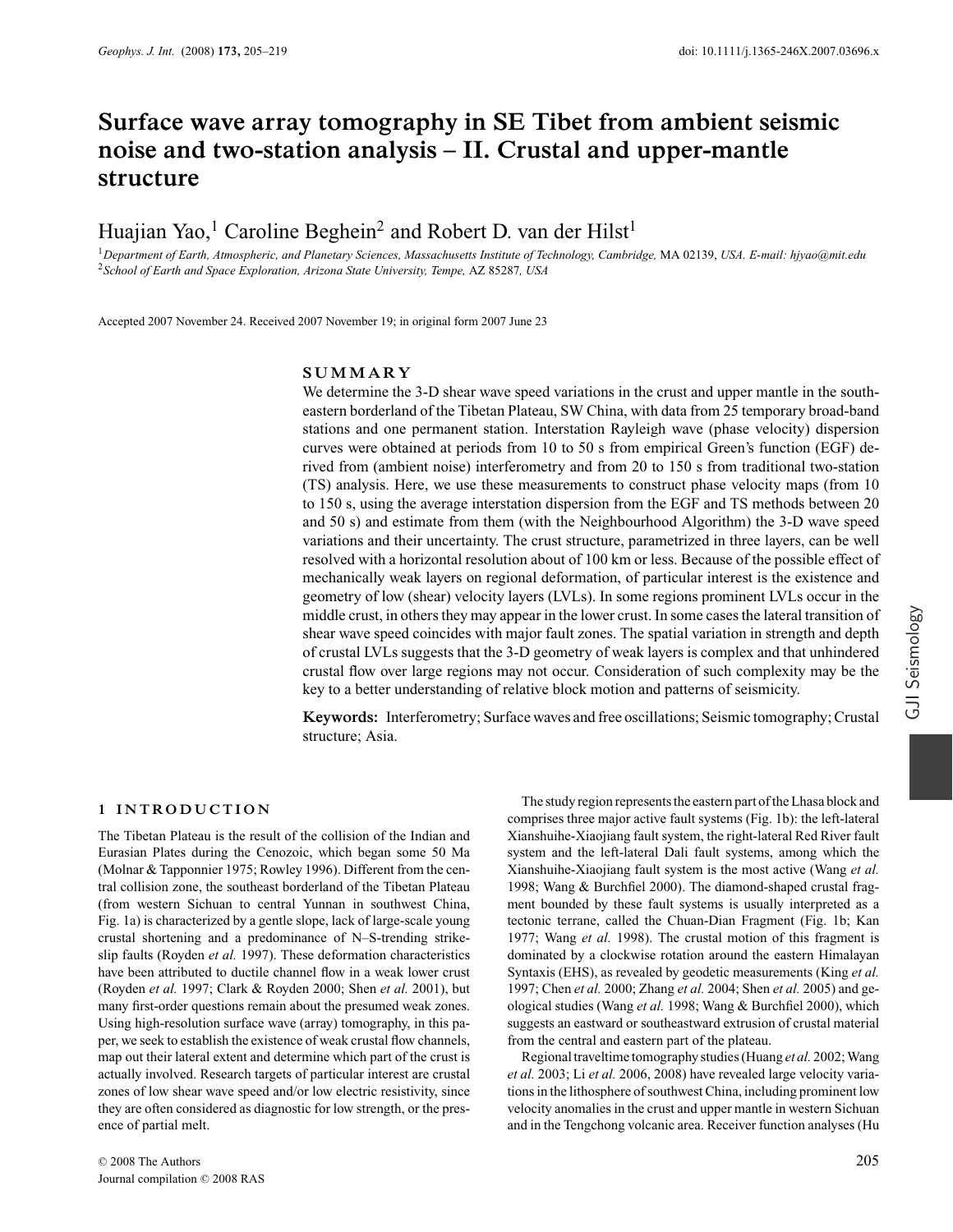

**Figure 1.** (a) Geographic map of SW China and adjacent areas. White lines show provincial boundaries in China; blue lines depict major rivers. The MIT-CIGMR array stations are depicted as black triangles and the permanent station KMI is shown as the green triangle. The black box outlines the study region shown in (b). (b) Tectonic elements and fault systems in the southeastern borderland of the Tibetan Plateau. Tectonic boundaries (modified from Li 1998 and Tapponnier *et al.* 2001) are shown as dark green lines. The magenta shaded area shows the approximate region of the Chuan-Dian Fragment. The major faults are depicted with black lines (after Wang *et al.* 1998; Wang & Burchfiel 2000; Shen *et al.* 2005). Abbreviations are: GZF, Ganzi Fault; LMSF, Longmenshan Fault; XSHF, Xianshuihe Fault; LTF, Litang Fault; ANHF, Anninghe Fault; SMF, Shimian Fault; ZMHF, Zemuhe Fault; ZDF, Zhongdian Fault; LJF, Lijiang Fault; MLF, Muli Fault; DLF, Dali Fault; CHF, Chenghai Fault; LZJF, Luzhijiang Fault; PDHF, Pudude Fault; XJF, Xiaojiang Fault; RRF, Red River Fault; CXB, Chuxiong Basin and EHS, Eastern Himalaya Syntaxis.

*et al.* 2005a; Xu *et al.* 2007) have shown that in SW China low velocity layers (LVLs) exist not only between 10 and 15 km depth (in sedimentary basins), but also between 30 and 40 km depth (that is, the middle to lower crust) and that the Poisson's ratio in this region is generally high. Joint inversion of surface wave and receiver function data (Hu *et al.* 2005b) revealed low-velocity layers in the upper mantle beneath areas in central Yunnan and Yunnan–Myanmar–Thailand that are also characterized by high heat flow (Hu *et al.* 2000) and major earthquakes (Huang *et al.* 2002). In this region, wide-angle seismic profiles in western Yunnan show that seismic reflections from the middle-lower crust are weak (Zhang *et al.* 2005). Furthermore, shear wave splitting studies have revealed a complex pattern of anisotropy, with a dramatic change in fast polarization direction across the Chuan-Dian Fragment. Mantle anisotropy occurs at large angles with structural trends at the surface, which is consistent with (but does by itself not require) weak crust–mantle coupling (Lev *et al.* 2006; Sol *et al.* 2007).

Magnetotelluric (MT) sounding has revealed a large-scale low resistivity layer at more than 10 km depth beneath northern part of the Chuan-Dian Fragment (Sun *et al.* 2003). Bai *et al.* (2006) provided evidence for low resistivity in the middle/lower crust between the Jinsha River suture zone and the Xianshuihe fault along latitude ∼30◦, and also between the Red River fault and the Xiaojiang fault along latitude ∼25◦.

Collectively, the seismological and magnetotelluric evidence is consistent with the view that the southeastern margin of the Tibetan Plateau is underlain by a weak middle-lower crust. However, due to the specific resolution limitations of each of these methods, the vertical and horizontal extent of the low velocity (or resistivity) zones has remained enigmatic, and the level of interconnectedness between the different low velocity zones is not known. Body wave traveltime tomography usually does not have good depth resolution, especially in the crust part. For MT studies, the upper boundary of the low resistivity layer can be well resolved but the lower boundary is usually unconstrained. Receiver functions resolve interfaces with large velocity contrast quite well, but are less sensitive to absolute wave speed values. Moreover, interpolation between stations may not be justified across major fault systems.

The dispersion of short-period surface waves is more sensitive to shallow heterogeneity than phase arrival times of steeply incident body waves, and it provides more accurate constraints on shear wave speeds than receiver functions. Traditional dispersion analysis, however, does not yield reliable estimates of the structure in the shallow crust because of strong scattering at short periods (*T* < 30 s). Recent advances in surface wave ambient noise tomography (e.g. Sabra *et al.* 2005; Shapiro *et al.* 2005; Yao *et al.* 2006; Lin *et al.* 2007; Yang *et al.* 2007) greatly enhance our ability to resolve the shallow crustal structure. This approach involves measuring the dispersion of empirical Green's functions (EGFs) obtained from cross-correlation of time-series containing ambient noise.

Yao et al. (2006), hereinafter referred to as Paper I, introduced a method for multiscale surface wave array tomography that combines Rayleigh wave phase velocity measurements from the traditional two-station (TS) analysis and the EGF estimated from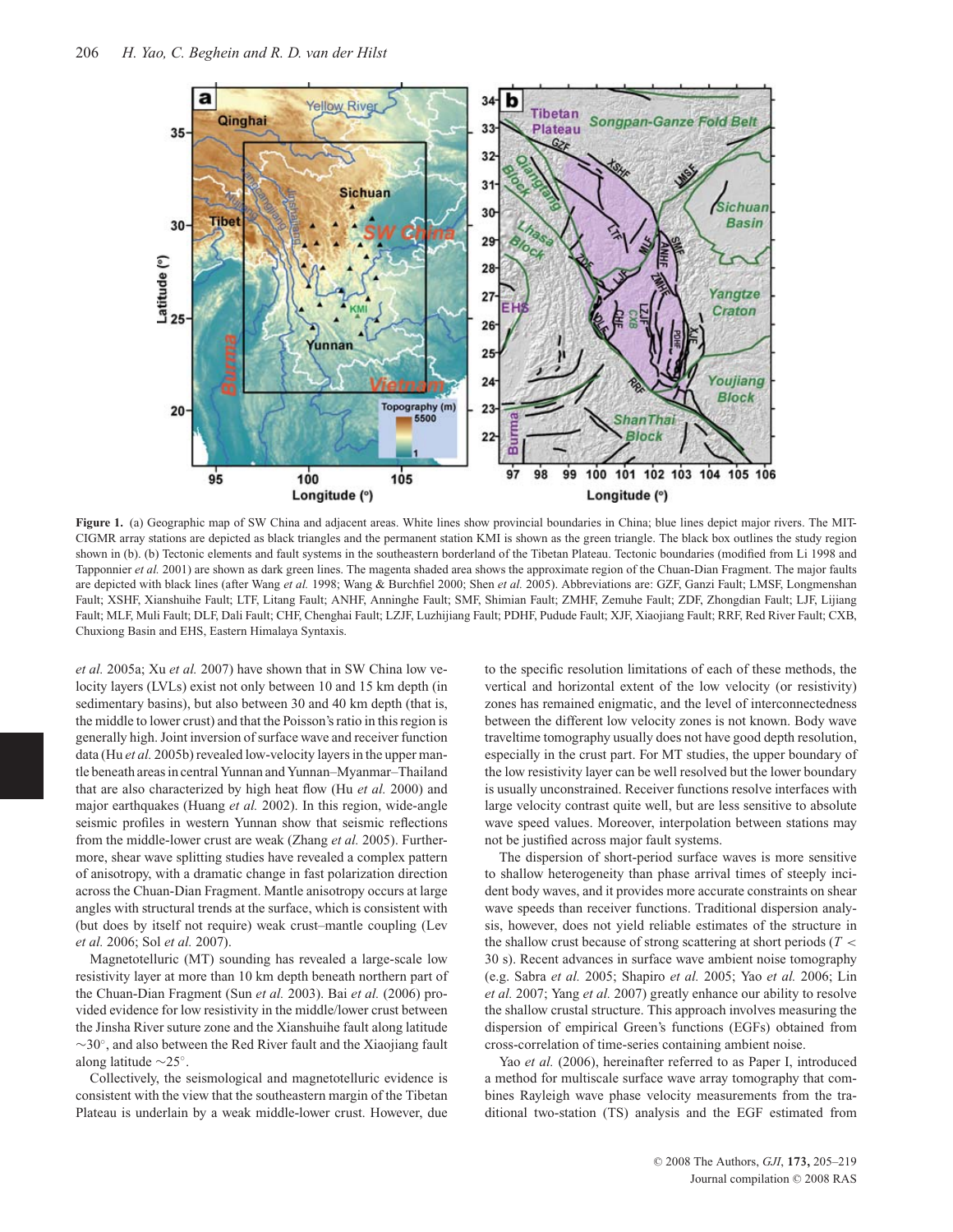(ambient noise) interferometry. In this paper, we improve the dispersion measurements (both for the EGF and the TS analysis), construct phase velocity maps in the period band 10–150 s, and invert them for 3-D shear wave speed variations in the crust and upper mantle beneath the southeastern borderland of the Tibetan Plateau using the Neighbourhood Algorithm (NA) (Sambridge 1999a,b). NA is an inversion approach, based on forward modelling, that searches the entire model space and identifies all models that fit the observations (here, the dispersion data) and produces quantitative measures of parameter trade-offs and uncertainties. NA differs from direct search techniques, such as LSQR (Nolet 1985), which select a single model (subject to a particular, often subjective regularization) that optimizes a cost function. NA has previously been used for*P* and *S* tomography using normal-mode and surface wave data (Beghein *et al.* 2002), non-linear waveform inversion (Yoshizawa & Kennett 2002) and *S*-wave velocity structure inversion from surface wave data (Snoke & Sambridge 2002).

We present the tomography model (i.e. 3-D shear wave speeds and their uncertainty) of the crust and upper mantle beneath the southeastern borderland of the Tibetan Plateau, SW China, with special emphasis on intracrustal low velocity zones and their implications for our understanding of the present-day seismo-tectonic setting of the region and the dynamic evolution of the Tibetan Plateau.

## **2 DATA**

From 2003 September to 2004 October MIT and the Chengdu Institute of Geology and Mineral Resources (CIGMR) operated an array of 25 three-component, broad-band seismometers in the Sichuan and Yunnan provinces, SW China (Fig. 1a) to investigate the structure and geological evolution of the eastern Tibetan Plateau. Seismograms from this array have been used for traveltime tomography (Li *et al.* 2008), receiver function analysis (Xu *et al.* 2007) and shear wave splitting (Lev *et al.* 2006; Sol *et al.* 2007).

## **2.1 Phase velocities from EGF analysis**

In Paper I, we present a method for measuring Rayleigh wave phase velocity dispersion from EGF analysis. In that paper, we obtained EGFs from 4 months of data (April 2004–July 2007) and then measured phase velocities between the MIT–CIGMR array stations. Here we redo the analysis and construct vertical component EGFs from 10 months long (continuous) records, and in addition to the MIT–CIGMR array we used data from KMI, a permanent (Global Seismograph Network) station in Kunming, Yunnan (Fig. 1a). The use of the longer records increased the signal-to-noise ratio (in the EGFs) and resulted in better path coverage. Due to the uneven distribution of noise sources, the positive time and negative time parts of EGFs are, in general, not time-symmetrical (Yao *et al.* in preparation). For each interstation path, we average the causal and acausal parts of the EGF to produce the symmetrical component (Yang *et al.* 2007) and enhance the signal-to-noise ratio. From the symmetrical component of EGFs we then measure Rayleigh wave phase velocity dispersion within the period band 10–50 s. The green line in Fig. 2(a) shows the number of measurements (or paths) at each period, which decreases as the period increases due to the far-field approximation for surface waves representation (Paper I). The average dispersion curve in the period band 10–50 s from EGF analysis is shown as the green line in Fig. 2(b).

#### **2.2 Phase velocities from TS analysis**

To obtain phase velocity dispersion at larger periods we follow the procedures outlined in Paper I and measure the dispersion from 20 to 150 s using the TS analysis. For the MIT–CIGMR array and KMI we obtained about 1700 interstation dispersion curves from about 200 earthquakes at teleseismic distances (and for deviation angles α and β—defined in Paper I—less than  $3°$  and  $7°$ , respectively). For each station pair we average the dispersion curves from different events to obtain the input for the phase velocity and standard error calculations. The total number of paths at each period is shown in Fig. 2(a) (black line). The regional average dispersion curve from TS analysis is shown Fig. 2(b). The relative standard error (Fig. 2b) is about 1–1.5 per cent for the periods considered here.

## **2.3 Phase velocities from EGF + TS averaging**

For periods between 20 and 50 s the average phase velocities from the TS and EGF analysis are similar. Indeed, the discrepancy is generally less than 1 per cent, which is smaller than the standard errors of either method and much smaller than the difference with the reference values according to *ak135*. Compared to Paper I, we note a substantial



**Figure 2.** (a) Number of interstation paths at different periods from the EGF analysis (green line), TS analysis (black line) and EGF + TS averaging (red dots); (b) the average dispersion curve for the array area from the EGF analysis (green line), TS analysis (black line) and EGF+TS averaging (red dots). The black error bars in (b) are the average standard errors for the average dispersion curve from the TS analysis. The blue line in (b) is the Rayleigh wave phase velocity dispersion curve (fundamental mode) predicted from the global *ak135* (continental) model (Kennett *et al.* 1995).

© 2008 The Authors, *GJI*, **173**, 205–219 Journal compilation © 2008 RAS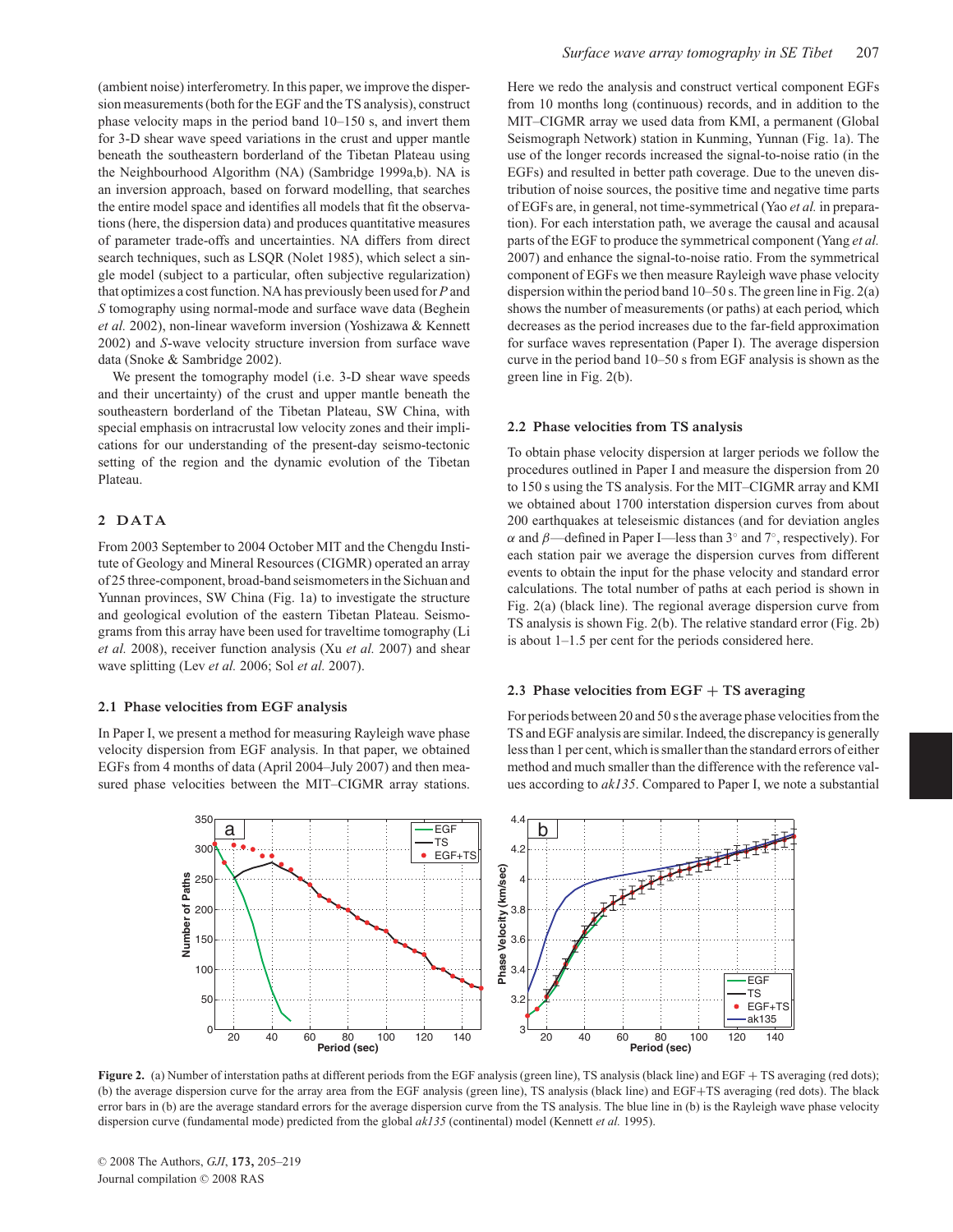

**Figure 3.** Histogram to show the comparison of interstation Rayleigh wave phase velocity measurements from the TS and EGF analysis at overlapping periods (20–50 s). The horizontal axis show the difference between the phase velocity from the TS analysis ( $C_{TS}$ ) and that from the EGF analysis ( $C_{EGF}$ ), that is,  $C_{\text{TS}}$  –  $C_{\text{EGF}}$ , while the vertical axis shows the number of interstation paths which falls in the different  $C_{\text{TS}}$  –  $C_{\text{EGF}}$  interval each with a width of 0.04 km s<sup>-1</sup>. In each plot, 'N' is the total number of paths for comparison and 'mean' is the average difference (km s<sup>−</sup>1) of *C*TS – *C*EGF for all paths at that period.

increase in quality of the phase velocity measurements, which we attribute to the use of longer cross-correlation time windows for the EGF measurement and the larger number of TS measurements. In Fig. 3 we compare (for the period band they have in common) the TS and EGF measurements for the same tow-station pairs. The average phase velocities from TS analysis can be up to 1 per cent higher than those from the EGF analysis. This difference can be due to differences in sensitivity to structure (Paper I) and to imperfect recovery of the surface wave Green's functions due to the unknown but certainly inhomogeneous distribution of noise sources (Yao *et al.* in preparation). However, within reasonable uncertainty, the EGF and TS methods appear to yield similar results.

The input interstation dispersion data for the calculation of phase velocity maps between 10 and 150 s is obtained as follows. For periods smaller than 20 s we use the results of interferometry (i.e. the EGFs) and for periods between 50 and 150 s we use the TS results. For periods between 20 and 50 s we take the mean of the phase velocity from the EGF analysis  $(C_{\text{EGF}})$  and the TS analy- $\sin (C_{TS})$  if  $|C_{EGF} - C_{TS}| \leq 0.1$  km s<sup>-1</sup>,  $C_{TS}$  if  $|C_{EGF} - C_{TS}| >$ 0.1 km s<sup>−</sup><sup>1</sup> (and if either at least five measurements from TS analysis have been made for that period or the standard error of phase velocity measurement at that period is less than  $0.04 \text{ km s}^{-1}$ ), or *C*EGF in all other cases. The number of (average) phase velocity measurements (or paths) at each period is shown as the red dot in Fig. 2(a). As expected, the number of paths for the overlapping periods after averaging the TS and EGF measurements is larger than that from either method alone. This averaging scheme mitigates the problem that the number of EGFs measurements decreases sharply as the period increases (Fig. 2a) and greatly enhances the path coverage and the reliability of measurements for the TS analysis at shorter periods.

## **3 PHASE VELOCITY MAPS**

Following Paper I, we construct 2-D phase velocity maps from 10 to 150 s. The path distributions for six different periods (10, 30, 60, 90, 120 and 150 s) are shown in Fig. 4. At each period the data coverage is denser than in Paper I, especially at the longer periods. The corresponding phase velocity maps are shown in Fig. 5. The lateral resolution in these maps is generally of the order of (or less than) the interstation distance (∼100 km). From the maps, we infer the phase velocity as a function of frequency at each point of the  $0.5° \times 0.5°$  grid that is used to parametrize the study region.

## **4 STRUCTURE INVERSION USING NEIGHBOURHOOD ALGORITHM (NA)**

#### **4.1 NA optimization**

The NA involves two stages (Sambridge 1999a,b). The first stage consists of a model space search to identify the 'good' data fitting regions. It employs a geometrical construct—the Voronoi cells—to drive the search towards the best data-fitting regions while continuing to sample a relatively wide variety of different models. The use of these cells makes this algorithm self-adaptative because, with a good choice of some tuning parameters, one can explore the complete model space with the possibility to jump out of a local minimum. It also has the advantage of being able to sample several promising regions simultaneously. During this search, the sampling density increases in the surroundings of the good models without losing information on the models previously generated (even the 'bad' ones). The first stage results in a distribution of misfits, which serves to approximate the posterior probability density function (PPDF).

In the second stage of NA, a sampling of this distribution generates a 'resampled ensemble' that follows the PPDF. This resampled ensemble is then integrated numerically to compute the likelihood associated with each model parameter, also called 1-D marginal PPDFs (or 1-D marginals), the correlation matrix and 2-D marginal PPDFs (or 2-D marginals). The departure of these 1-D marginals from a Gaussian distribution can be used as a diagnostic of the degree of ill-posedness of the problem. In addition, their width can be seen as a more realistic measure of model uncertainty than one we obtain from traditional inversion techniques. The 2-D marginals quantify the trade-offs between two variables. (NB the same information can be deduced from the correlation matrix if a Gaussian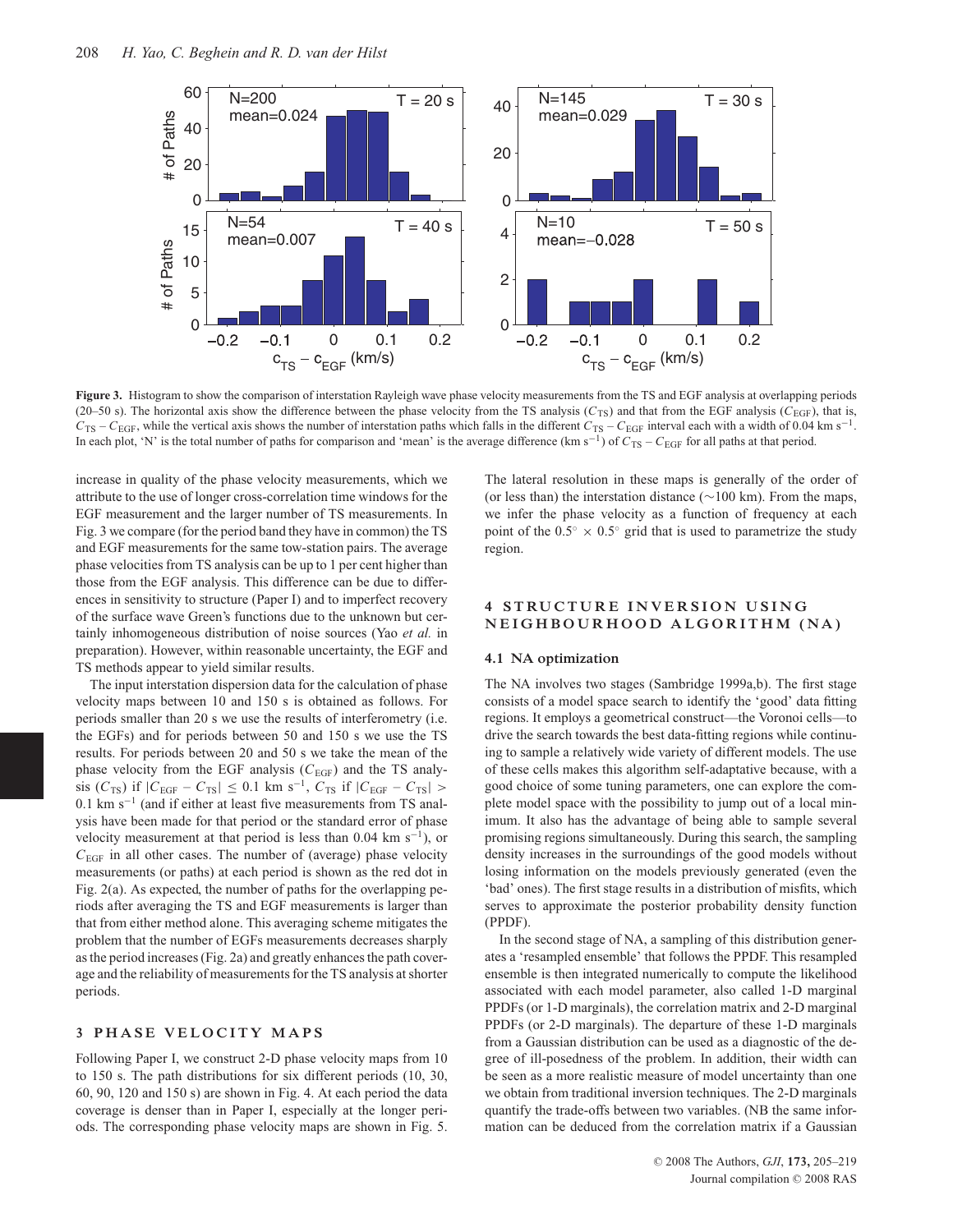

**Figure 4.** Interstation ray path distribution for phase velocity measurements after EGF + TS averaging for six different periods (10, 30, 60, 90, 120 and 150 s). The stations are shown as red triangles.

approximation of the model space could be made.) Since they characterize the entire ensemble of models compatible with the data, the 1-D and 2-D marginals are powerful instruments for estimating true resolution and uncertainty of model parameters.

#### **4.2 Model space parametrization and misfit function**

From the phase velocity as function of period we estimate with NA the shear wave speed as a function of depth at all gridpoints in the study area. At each location, we parametrize the inversion problem using nine parameters: these are Moho depth and the shear wave speeds in eight (non-overlapping) depth intervals in the crust and upper mantle. The detail of the parameters as well as their perturbation range with respect to the reference model is shown in Table 1. The mantle part of the reference model follows the global *ak135* model (Kennett *et al.* 1995). The crust part of the model is parametrized by means of three layers (upper, middle and lower crust); for each gridpoint, the Moho depth inferred from receiver functions (Xu *et al.* 2007) represents the reference value for total crustal thickness, and the upper, middle and lower crust are set to about 1/3 of the total crustal thickness. We allow the Moho depth

to vary within 5 km above or below the reference Moho depth, and the thickness of the lower crustal and uppermost mantle layer will change accordingly.

Because of the evanescent character of the surface waves, the sensitivity of the data to changes in wave speed decreases with increasing depths, and for depth larger than 280 km we simply adopt *Vp*, *Vs* and ρ from the *ak135* model. Because short period (e.g.  $T$  < 40 s) Rayleigh waves are also sensitive to  $V_p$  and  $\rho$  in the shallow crust (Mooney *et al.* 1998; Simons & van der Hilst 2003), we also account for the sensitivity of Rayleigh wave phase velocity to perturbations in  $Vp$  and  $\rho$ . In the first stage of the NA, for each layer in the crust, once *Vs* is given, *Vp* and  $\rho$  in that corresponding layer are calculated from *Vs* using the empirical relations between elastic wave speeds and density in the Earth's crust (Brocher 2005). In each of the five upper-mantle layers, the perturbation in shear wave speed is  $±0.6$  km s<sup>−1</sup> with respect to the reference value from the value of  $ak135$  at pertinent depths. The reference values of  $Vp$  and  $\rho$  in each upper-mantle layer are also taken directly from the *ak135*. [We remark that we do not apply the empirical relationships by Brocher (2005) for the lithospheric mantle because they are only valid for crustal rocks.] For each upper-mantle layer, when a perturbation  $\Delta Vs$  is produced with respect to the reference *Vs*, the perturbations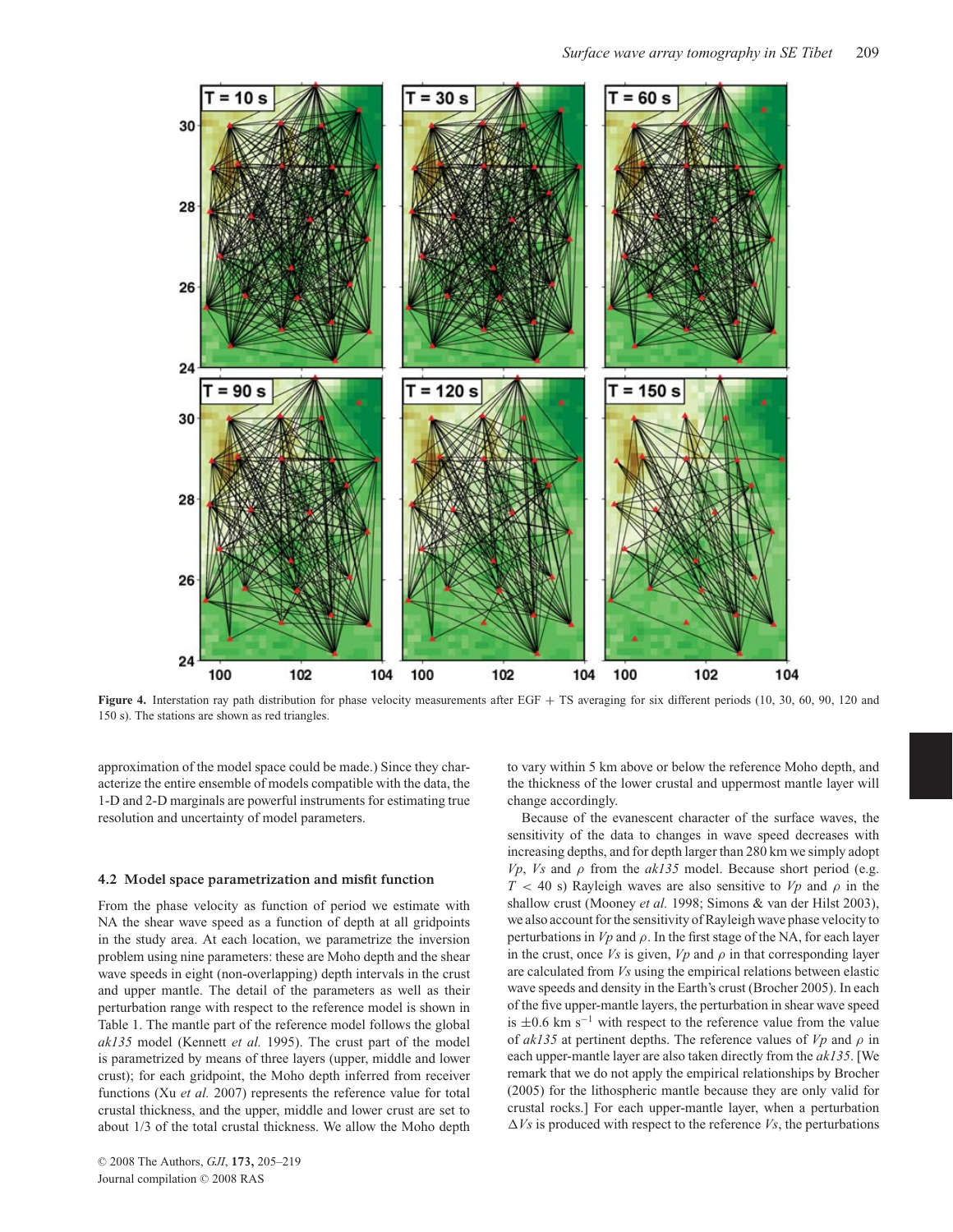

**Figure 5.** Perturbation (in percentage) of 2-D phase velocity maps at 6 different periods (10, 30, 60, 90, 120 and 150 s) with respect to the average phase velocities (red dots in Fig. 2(b)) constructed from the dispersion data after EGF  $+$  TS averaging. The corresponding ray path distribution map at each period is shown in Fig. 4. The stations are shown as black triangles.

**Table 1.** Model parameters as well as their reference value, perturbation range, and average perturbation in NA.

| Name of model parameter  | Reference value of parameter                 | Perturbation with respect to the reference value | Average perturbation        |
|--------------------------|----------------------------------------------|--------------------------------------------------|-----------------------------|
| Moho depth               | $H$ (km)                                     | $[-55]$ km                                       | $-0.32$ km                  |
| $Vs$ in the upper crust  | $3.4 \text{ km s}^{-1}$                      | $[-0.8 \, 0.4]$ km s <sup>-1</sup>               | $-0.069$ km s <sup>-1</sup> |
| $Vs$ in the middle crust | $3.6 \text{ km s}^{-1}$                      | $[-0.8 \, 0.4]$ km s <sup>-1</sup>               | $-0.192$ km s <sup>-1</sup> |
| $Vs$ in the lower crust  | $3.8 \text{ km s}^{-1}$                      | $[-0.8 \, 0.4]$ km s <sup>-1</sup>               | $-0.120$ km s <sup>-1</sup> |
| $Vs$ in Moho $-90$ km    | <i>Vs</i> from $ak135$ (km s <sup>-1</sup> ) | $[-0.6 0.6]$ km s <sup>-1</sup>                  | $-0.197$ km s <sup>-1</sup> |
| $Vs$ in 90–130 km        | Vs from $ak135$ (km s <sup>-1</sup> )        | $[-0.6 0.6]$ km s <sup>-1</sup>                  | $-0.053$ km s <sup>-1</sup> |
| $Vs$ in 130–170 km       | <i>Vs</i> from $ak135$ (km s <sup>-1</sup> ) | $[-0.6 0.6]$ km s <sup>-1</sup>                  | $0.102$ km s <sup>-1</sup>  |
| $Vs$ in 170–220 km       | Vs from $ak135$ (km s <sup>-1</sup> )        | $[-0.6 0.6]$ km s <sup>-1</sup>                  | $0.130$ km s <sup>-1</sup>  |
| $Vs$ in 220–280 km       | Vs from $ak135$ (km s <sup>-1</sup> )        | $[-0.6 0.6]$ km s <sup>-1</sup>                  | $0.058$ km s <sup>-1</sup>  |

*H* denotes the reference Moho depth from teleseismic receiver functions (Xu *et al.* 2007) and *Vs* is shear wave speed (km s<sup>−1</sup>). 'Average Perturbation' in the fourth column means the average perturbation of the model parameters for all gridpoints in the study region. The average Moho depth is 49.87 km from receiver functions (Xu *et al.* 2007) and 49.55 km after NA.

of *P*-wave speed ( $\Delta Vp$ ) and density ( $\Delta \rho$ ) with respect to the *ak135* values for that layer are also obtained using the following relations (Masters *et al.* 2000):

$$
\frac{\mathrm{d}\ln V_p}{\mathrm{d}\ln V_s} = 0.6, \quad \frac{\mathrm{d}\ln \rho}{\mathrm{d}\ln V_s} = 0.4. \tag{1}
$$

Through the use of relationships among  $Vs$ ,  $Vp$  and  $\rho$  for the crustal and mantle layers, we thus incorporate the influence of  $V_p$  and  $\rho$  on the phase velocities in NA.

For every model generated in the NA model space search, Rayleigh wave phase velocities are calculated in the period band 10–150 s. To calculate misfit we use the *L*2-norm to represent the distance between the predicted and the observed dispersion data

$$
\Phi = \left\{ \frac{1}{N} \sum_{i=1}^{N} \left( \frac{c_i^{\text{pred}} - c_i^{\text{obs}}}{\sigma_i} \right)^2 \right\}^{1/2},\tag{2}
$$

where  $N$  is the total number of periods at which the phase velocity is measured;  $c_i^{\text{pred}}$  and  $c_i^{\text{obs}}$  is the predicted and observed phase velocity at the  $i^{\text{th}}$  period, respectively;  $\sigma_i$  is the estimated standard error of the observed phase velocity at the  $i<sup>th</sup>$  period. In this study,  $N = 25$ ,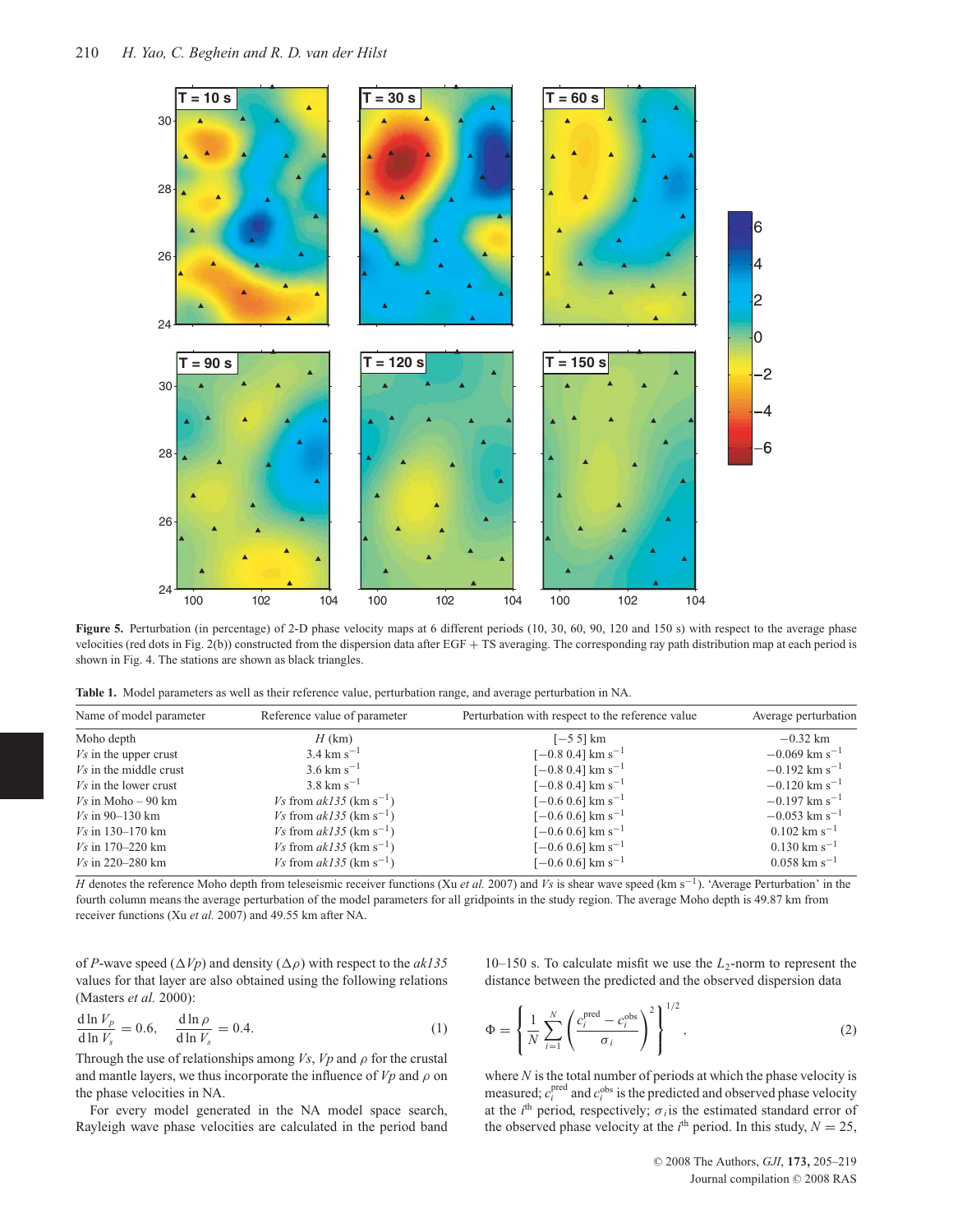and  $\sigma_i$  is set to be  $0.01c_i^{obs}$  because the standard error of interstation phase velocity measurements is about 1 per cent (Yao *et al.* 2006).

Each stage of the NA requires the tuning of parameters whose optimum values have to be found by trial and error. Several authors have described the influence of these parameters on the survey of the model space and on the Bayesian interpretation of the results (e.g. Sambridge 1999a,b; Resovsky & Trampert 2002). To broaden the survey in the model space and to consider the speed of convergence of the algorithm, the total number of new models generated at each iteration step,  $n<sub>s</sub>$ , is set to 100, and the number of best data-fitting cells in which the new models are created,  $n_r$ , is set to 50 after a set of stability and convergence tests.

#### **4.3 Example of NA optimization**

We use the dispersion data, the solid dots with error bars in Fig. 6(a), at the gridpoint at  $(101°E, 29°N)$  to illustrate the performance of NA. Note that the observed phase velocities in the short and intermediate period range (10–80 s) are much lower than those predicted from the reference model (dashed line in Fig. 6a), which indicates a possible reduction in seismic wave speeds at the crustal and uppermost mantle depth. A total of 35 200 models were generated during the first stage of the NA to ensure the convergence of the search. During the second stage, these models and their misfits were used to produce 1-D and 2-D marginals (Figs 7 and 8, respectively). The 1-D marginals are used to determine the posterior mean value and the corresponding standard error of each model parameter. A most likely (best-fitting) model can be obtained from the peak of the 1-D marginal distributions. The posterior mean model is shown as the solid line in Fig. 6(b) and the corresponding predicted dispersion curve is shown as the solid line in Fig. 6(a), which falls within data uncertainties.

The width of the 1-D marginal distributions shown in Fig. 7 demonstrates that *Vs* is better constrained in the three crustal layers than in the upper-mantle layers. The standard errors of *Vs* associated with the posterior mean model parameters are also shown as the grey area in Fig. 6(b). The shallow crust can be constrained better than the lower crust because short-period (dispersion) data has a narrower depth sensitivity kernel and, in particular, because the wave speed estimates for the lower crust structure trade-off strongly with the Moho depth. For this gridpoint the Moho depth is poorly constrained. The posterior mean Moho depth is 57.8 km with a standard error about 3 km. The posterior mean shear wave speeds (solid lines in Fig. 7) of the three crustal layers are very close to the most likely model, the peak of the corresponding 1-D marginals with approximate Gaussian distributions. For the five upper-mantle layers, the posterior mean shear wave speeds are also close to the most likely model, but generally with larger standard errors than those of the crustal layers, indicating that the long-period surface data which sample this depth range have relatively poorer depth resolution. The *Vs* of uppermost mantle layer (Moho—90 km) has the largest standard error (0.29 km s<sup>−</sup>1), implying a large trade-off between Moho depth and the shear wave speed. The posterior mean shear wave speeds of both the middle crust and the lower crust are much lower than the *Vs* in the reference model (Figs 6b and 7). Relatively low shear wave speed also persists in one of the upper-mantle layer (90– 130 km). However, from 130 to 280 km, the posterior mean *Vs* is higher than that of *ak135*.

The 2-D marginals (Fig. 8) illustrate the trade-off between different model parameters. The *Vs* in nearby layers shows apparent



**Figure 6.** Rayleigh-wave phase velocity dispersion curves (a) and shear wave speed model (b) for the gridpoint at (101◦E, 29◦N) obtained from the NA. The observed dispersion data at the gridpoint are shown as the black dots in (a). The error bar on the observed dispersion point shows the standard error (1 per cent of the observed phase velocity) of the dispersion measurement at each period. The solid line in (b) shows the posterior mean *Vs* model and the predicted dispersion curve from this model is shown as the solid line in (a). The dashed line in (a) shows the predicted dispersion curve of the reference model [the dashed line in (b)], which consists of three crustal layers and mantle structure from the global *ak135* model (Table 1). The width of the shaded area shows the standard error of the posterior mean *Vs* in each layer.

negative correlations. The trade-off between *Vs* of adjacent layers in the crust is smaller compared to trade-offs between *Vs* in nearby upper-mantle layers. This is a reflection of the fact that depth resolution is better for shorter than for longer period dispersion data. The Moho depth shows large trade-off (positive correlation) with the *Vs* in the lower crust and that in the uppermost mantle (Moho— 90 km) (Fig. 8). Indeed, Moho depth cannot be constrained well with dispersion data alone because of the trade-off between the Moho depth and the wave speeds in the lower crust and uppermost mantle (Fig. 8). We recall, however, that we use the Moho depths from receiver function studies (Xu *et al.* 2007) as reference values in the NA search, which results in better estimations of the Moho depth than from dispersion data alone.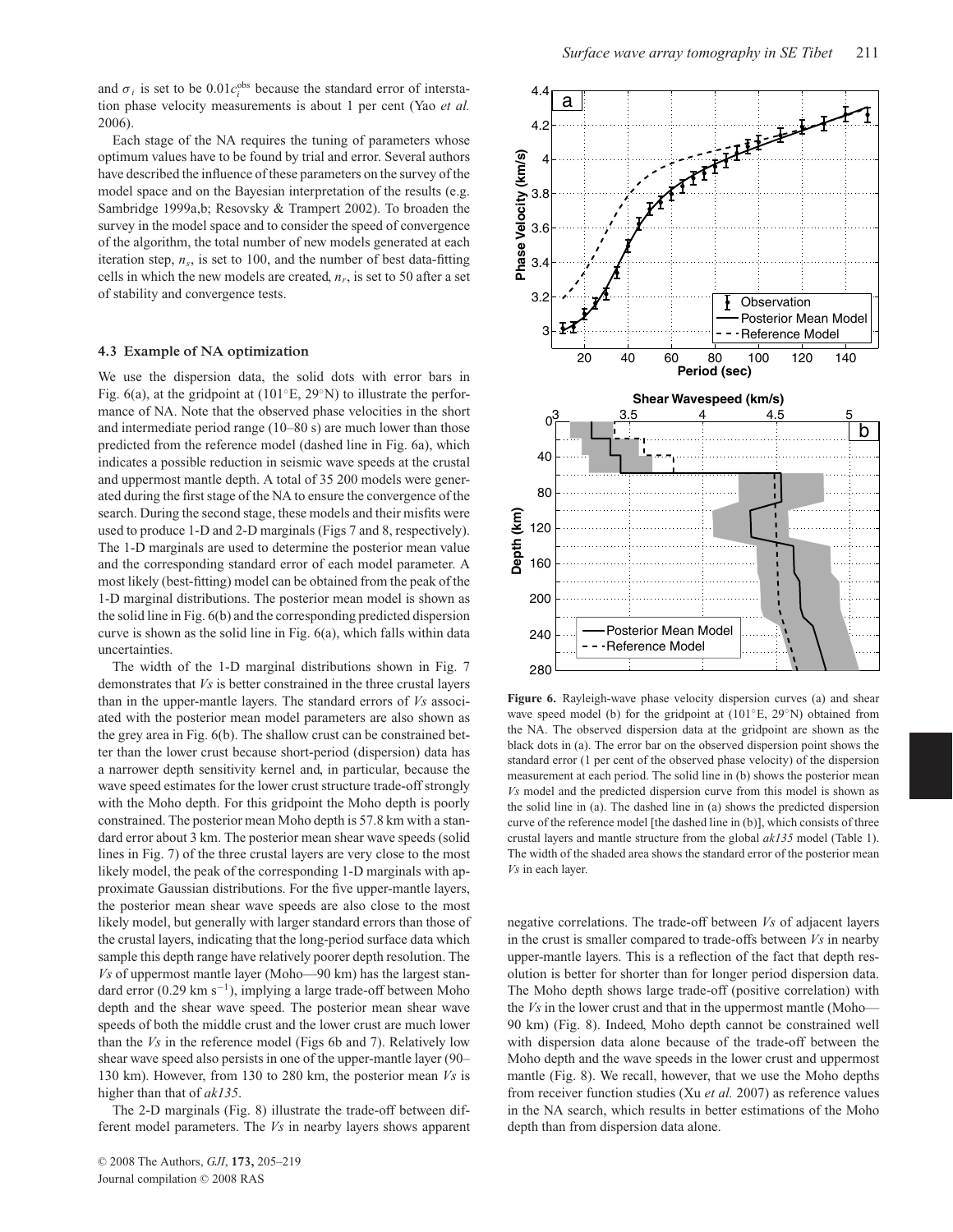

**Figure 7.** 1-D marginal posterior probability density functions (PPDFs) of the nine model parameters at (101◦E, 29◦N). The horizontal axis shows the variation range of Moho depth (km) or the perturbation range of *Vs* (km s<sup>−</sup>1) for each layer as shown in Table 1 and the vertical axis is the normalized posterior probability density. In each plot, the solid line shows the parameter value of the posterior mean model. The reference Moho depth for this gridpoint is 58 km, and the posterior mean value from of the Moho depth from the 1-D marginal is 57.8 km with a standard error about 3 km. The almost flat 1-D marginal PPDF of the Moho depth implies the Moho depth is not well constrained at this gridpoint. Note that the posterior mean *Vs* of each crustal layer is very close to the value of the most likely model, which corresponds to the peak of each 1-D marginal PPDF with almost Gaussian distribution.

## **5 CRUSTAL AND UPPER-MANTLE STRUCTURE**

From the 1-D posterior mean model and standard error inferred from the NA at each gridpoint, we infer 3-D wave speed variations, and their uncertainty, beneath the array. We will now present the inferred variation in Moho depth and images of *Vs* variations at different depths and along different vertical profiles.

## **5.1 Variation of Moho depth**

In map view, the lateral variation in Moho depth beneath the array area is presented in Fig. 9. These results are, by design, consistent with the estimates by Xu *et al.* (2007). From west to east across the array the Moho depth decreases rather abruptly from 55–63 km in southwest Sichuan (i.e. the northwestern part of the array) to 37– 45 km beneath the western margin of Sichuan basin. Southeastward the Moho depth (and crustal thickness) decreases more gradually to ∼40 km beneath central Yunnan. The 1-D marginals suggest that the standard error in Moho depth is 2–3 km.

#### **5.2 3-D variation in shear wave speed**

The lateral variation of *Vs* at 10, 25, 50, 75, 100 and 200 km depth is depicted in Fig. 10, with the uncertainties displayed in Fig. 11. Fig. 12 shows *Vs* heterogeneity along five vertical profiles from the surface to 250 km depth, with the uncertainties shown in Fig. 13.

In the Chuan-Dian Fragment (Fig. 1b, the magenta shaded area) the wave speed patterns vary significantly from the upper crust to the upper mantle. In the upper crust, high wave speed appears in the central and eastern part of this tectonic unit, while low wave speed mainly appears in the southern and western parts (Fig. 10a). The region northeast of the Red River fault (only the northern part is sampled in this study) shows prominent low wave speed in the upper crust (Fig. 10a), but this feature seems to disappear at larger depths. At the mid-crustal depth range, the northern Chuan-Dian Fragment is marked by a LVL, bounded to the south approximately by the Lijiang and Muli faults (Fig. 10b). Another prominent midcrustal LVL appears in the southeastern part of Chuan-Dian Fragment, around the Luzhijiang-Xiaojiang fault zone (Fig. 10b; profiles CC' and DD' in Fig. 12). In the lower crust, a LVL appears in the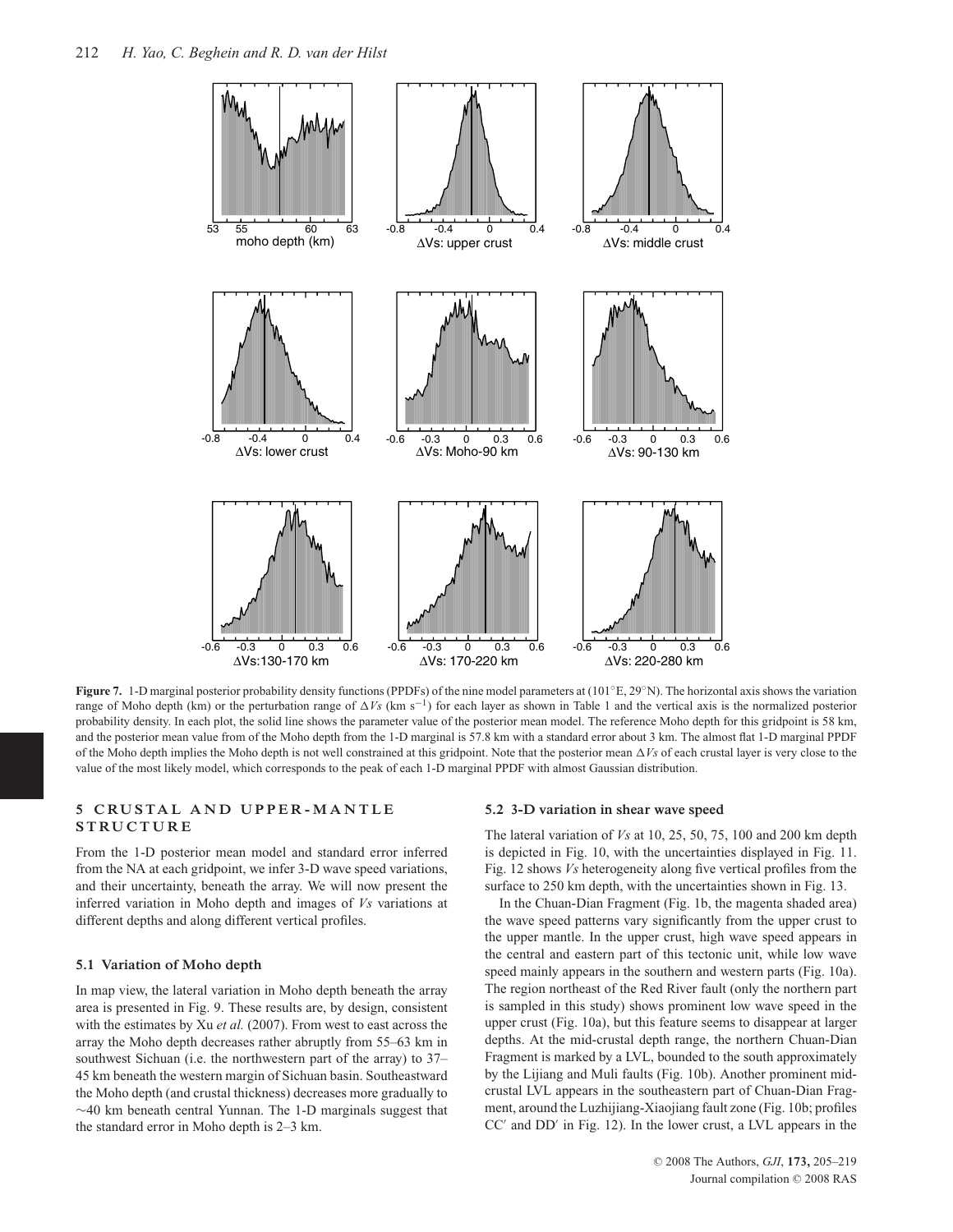

**Figure 8.** Examples of 2-D marginal PPDFs of the nine model parameters at (101◦E, 29◦N). In each panel, the values for the horizontal and vertical axis show the perturbation range of *Vs* (km s<sup>−</sup>1) for each layer or the variation range of Moho depth (km). Black, blue and red lines are the contours to show 60, 90 and 99 per cent confidence level. The more circular and narrower the contour is, the smaller the trade-off between the two model parameters is. The posterior mean model is shown as a green triangle in each plot.

central part of Chuan-Dian Fragment, and in contrast to the middle crust the lower crust beneath northern portion is not anomalously slow (Fig. 10c; profiles AA', BB' and EE' in Fig. 12). We note also that the LVL detected at mid-crustal depth beneath the northern Chuan-Dian Fragment (Fig. 10b) does not extend northeastward across the Xianshuihe fault (XSHF); in fact, normal shear wave speeds are observed northeast of this fault (profile AA' in Fig. 12).

In the uppermost mantle (Fig. 10d), the eastern Chuan-Dian Fragment mainly appears slow while relatively high wave speeds prevail in part of the central fragment north of Lijiang fault. At 100 km depth (Fig. 10e), the northern Chuan-Dian Fragment is marked by low wave speeds while southern Chuan-Dian Fragment is relatively fast. The wave speed pattern at 200 km depth beneath the Chuan-Dian Fragment (Fig. 10f) seems to be quite different from that at 100 km depth, with low wave speed anomaly in the south fragment but high velocity anomaly in the northern fragment.

At very shallow depths, shear wave speed is slow in the western margin of Sichuan basin (Fig. 10a), probably due to presence of the thick sedimentary layers, but wave speed is high in the middle crust (Fig. 10b). The upper-mantle structure below the western margin of the Sichuan basin may be not reliable because the path coverage at intermediate and longer periods is poor (Fig. 4). Southwest of the Zhongdian–Dali–Red River fault the uppermost mantle (Moho— 130 km) is relatively slow (Figs 10d and e), while at 200 km depth it changes to fast structure (Fig. 10f).

The average wave speeds in each layer of the study region are shown in Table 1. With respect to the reference value, we observe relatively low wave speeds in the three crustal layers and two uppermost mantle layers (Moho—90 km, 90–130 km) and higher wave speeds in other three deeper upper-mantle layers (130–170, 170–220 and 220–280 km). The average crustal velocity is about 3.47 km s<sup> $-1$ </sup>, which is about 4.3 per cent lower than that (∼3.63 km s<sup>−</sup>1) of the global *ak135* (continental) crustal model.

## **6 DISCUSSION**

The variation of the 3-D shear wave speed structure in the crust and upper mantle beneath the array area (up to about  $\pm 8$  per cent variation with respect to the average value) is much larger than suggested by traditional (larger scale, but lower resolution) surface wave tomography. The inferred heterogeneity reflects a complicated (tectonic) transition from the Tibetan Plateau (Lhasa block, Qiangtang block and Songpan-Ganze Fold Belt) to the South China Block and Indo-China Block. Our results suggest that boundaries between major tectonic units identified at the surface appear to involve much—if not all—of the crust, and in some cases the uppermost mantle as well.

## **6.1 Uncertainties of the shear wave speeds from NA**

Fig. 11 shows the standard errors (or uncertainties) of shear wave speeds for horizontal profiles at different depths in Fig. 10, and Fig. 13 shows the standard errors of shear wave speeds for vertical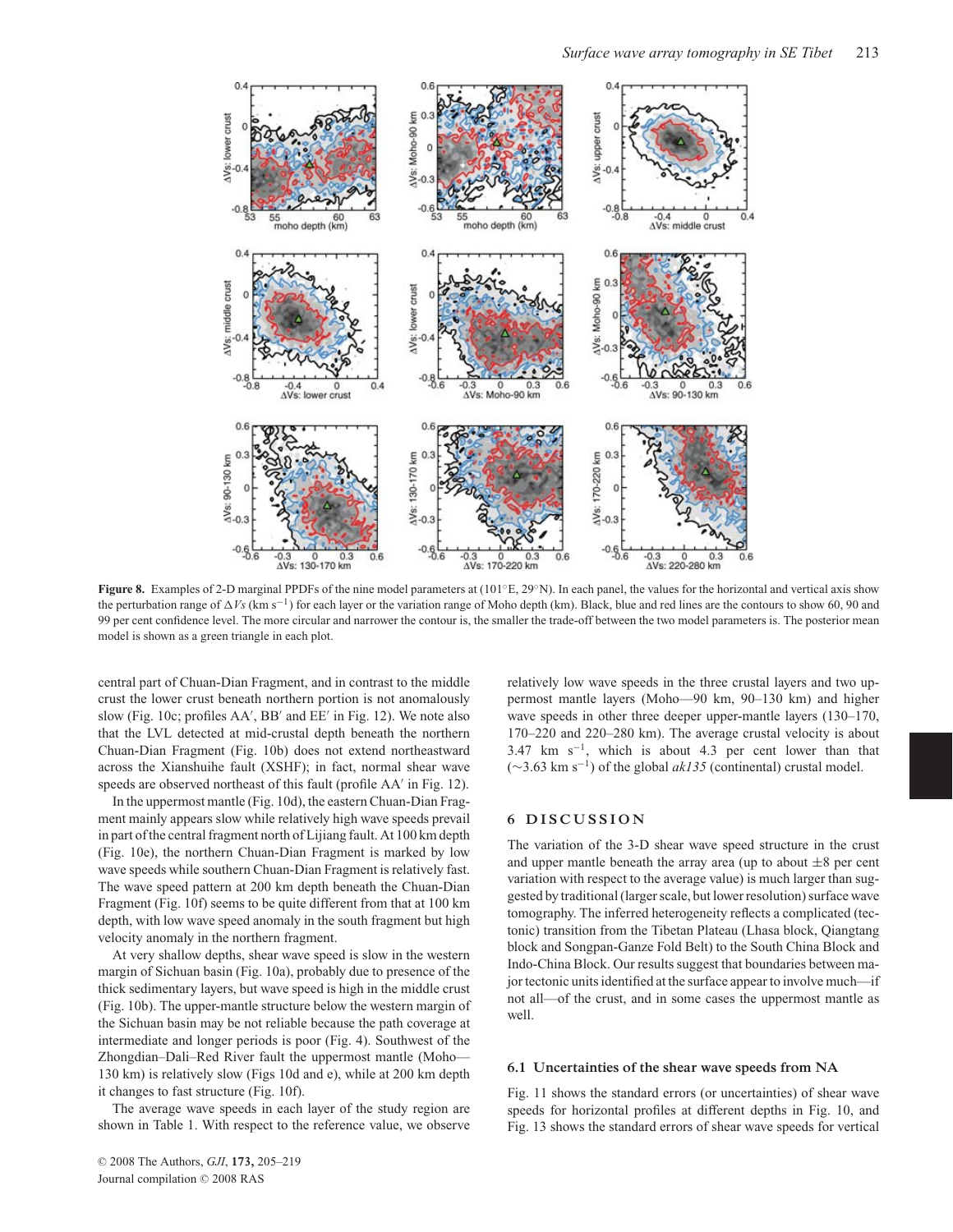

**Figure 9.** Variation of the Moho depth as inferred from the posterior mean model using the NA at each gridpoint in the studied area. The colour bar in the right corner shows the value of Moho depth. The black thick lines are the section lines of the vertical profiles (AA', BB', CC', DD' and EE') shown in Fig. 12.

profiles in Fig. 12. The standard errors in the shear wave speed estimates are relatively small ( $\sim$ 0.15–0.2 km s<sup>-1</sup>) at upper and middle crustal depth but larger ( $\sim$ 0.2–0.3 km s<sup>-1</sup>) in the lower crust and the upper-mantle layers (Figs 11 and 13). This is due to the trade-offs with Moho depth and to the evanescent properties of surface waves at different periods: shorter period surface waves have a better depth sensitivity in the shallow crust, whereas longer period surface waves sample the upper-mantle structure with a much broader depth sensitivity kernel which results in a relatively poor depth resolution in the upper mantle.

At a given depth, the standard errors vary laterally (Figs 11 and 13) because of the lateral variability in model parametrization of the crust and upper-mantle layers (Section 4.2) and lateral variations in standard error of phase velocity. Estimating the uncertainties on the 2-D phase velocity maps directly from the uncertainties on the interstation measurements is still difficult at this stage. This is why we made a rough estimate using 1 per cent of the phase velocity determined at every period for each gridpoint.

The wave speed error is generally inversely proportional to layer thickness. For example, in the uppermost mantle layer (Moho—90 km) the largest uncertainties occur in regions where the Moho is deepest and, hence, the layer thinnest [i.e. in the northwestern part of the study region (Figs 9 and 11d)]. Setting the thickness of the upper and middle crust layer both about 1/3 of the total crustal thickness prevents any of these layers to become arbitrarily thin. The wave speed uncertainty is generally larger in the lower crust than in the upper and middle crust (Figs 11 and 13) because of the reduced sensitivity of the data and also because of the trade-off between Moho depth and the wave speed of the lower crust.

The uncertainty maps suggest that the LVLs in the middle crust, for example, in the northern Chuan-Dian Fragment and the Luzhijiang-Xiaojiang fault zone, are robust. Also the LVL in the lower crust beneath the central Chuan-Dian Fragment seems to be well resolved (Figs 13b, c and e). Some of the structures in the upper mantle have larger uncertainties. Because we performed a model space search that provided PPDFs for each model parameter, we have an overview of all the models compatible with the data. We did not choose a particular model based on regularization, as we would with a more traditional inverse method. In addition, because we carefully sampled the model space (with appropriate choice of the tuning parameters to make a broad sampling), we are confident that the models we obtained are not associated with local minima of the misfit function.

## **6.2 Heterogeneity of Chuan-Dian Fragment**

The Chuan-Dian Fragment is usually regarded as a unique tectonic terrane and is thought to play an important role in the dynamics and tectonics of the eastern part of the Tibetan Plateau. According to recent GPS studies (King *et al.* 1997; Chen *et al.* 2000; Zhang *et al.* 2004; Shen *et al.* 2005) this block is moving southeastward at a rate larger than adjacent crust, which indicates that the crustal material is transported from the central part of the Tibetan Plateau to SW China and Burma around the EHS by clockwise rotation. However, the Chuan-Dian Fragment is not tectonically uniform, and on the basis of geological and geodetic studies one can identify different tectonic units (Wang *et al.* 1998; Wang & Burchfiel 2000; Shen *et al.* 2005).

Our results confirm that the crust and upper mantle beneath the Chuan-Dian Fragment are highly heterogeneous. At the surface, the Xianshuihe-Xiaojiang left-lateral fault system acts as the boundary between the Chuan-Dian Fragment and the South China block (which comprises the Yangtze Craton and the South China Fold Belt). In the northern part of the study region, we observe large wave speed contrasts across the Xianshuihe fault at the mid-crustal depth (Fig. 10b). Further south, and at larger depths, the Xiaojiang fault is not evident in the images. Further study must establish if this is a resolution issue or if it reflects spatial variations in character of and elastic properties across the fault. The data also reveal substantial contrasts across the Lijiang-Muli fault system (Fig. 10), which suggests that it is a main boundary within the Chuan-Dian Fragment. This inference is consistent with results from (surface) block modelling using GPS data (Shen *et al.* 2005), which identifies a northern block (including the Yajiang and Shangrilla subblocks) and a southern block (the Central Yunnan subblocks), separated by the Lijiang-Muli fault. The Lijiang-Muli fault is also part of the boundary between the Songpan-Ganza Fold Belt and the Yangtze Craton (Fig. 1b).

#### **6.3 Crustal weak zones and the importance of faults**

The tomographic images of the continental lithosphere demonstrate that LVLs are ubiquitous in the middle/lower crust and upper mantle beneath the southeastern borderland of the Tibetan Plateau. This is consistent with previous results (e.g. Huang *et al.* 2002; Wang *et al.* 2003; Hu *et al.* 2005a,b; Xu *et al.* 2007), but because of superior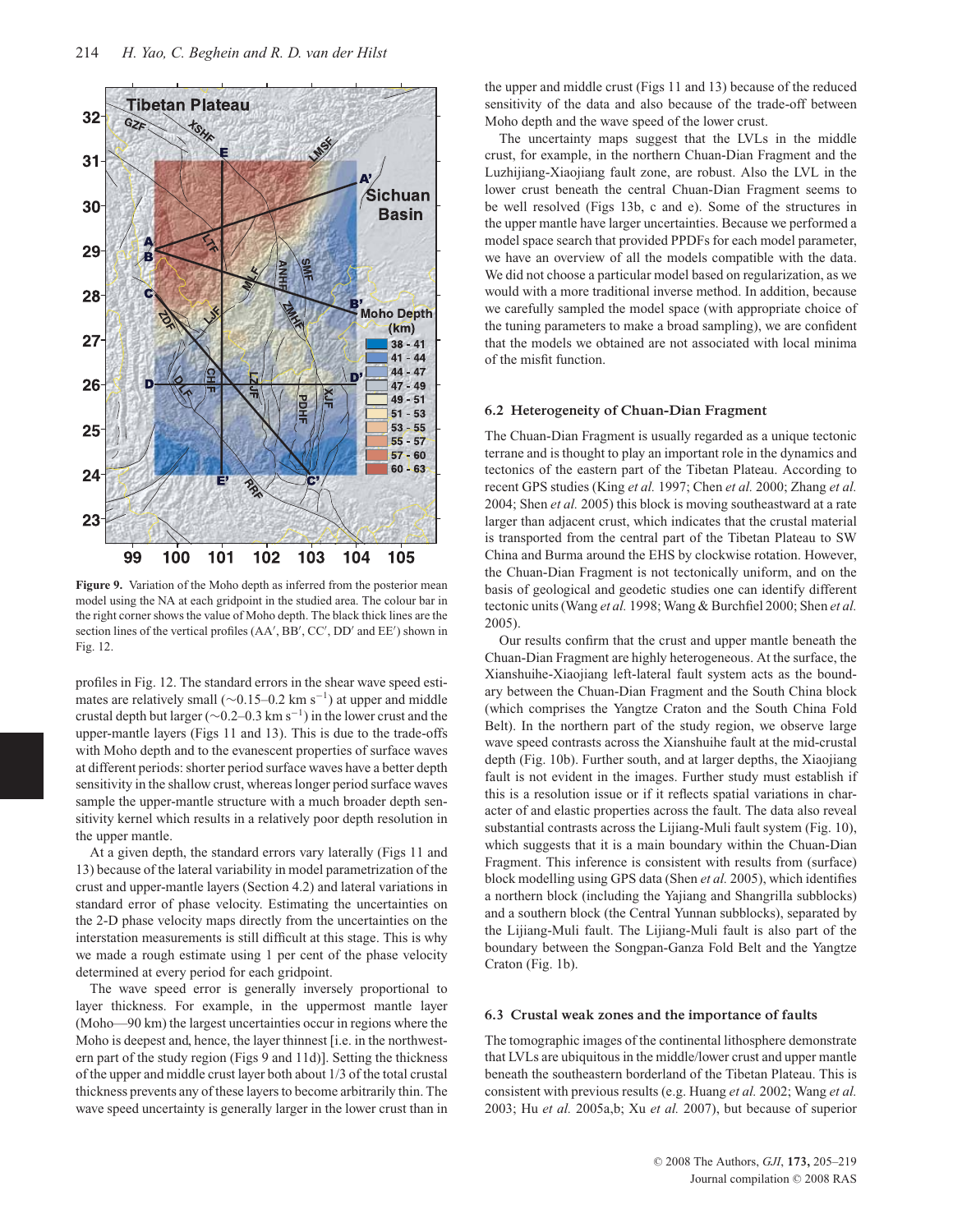

**Figure 10.** Variation in shear wave speed relative to the posterior mean model inferred from the NA: (a) 10 km; (b) 25 km; (c) 50 km; (d) 75 km; (e) 100 km and (f) 200 km. The major faults are depicted as thin black lines – for abbreviations see Fig. 1(b). The thick dark green lines are the block boundaries from the surface GPS data modelling (Shen *et al.* 2005). The abbreviations for subblocks are YJ (Yajiang), SH (Shangrilla), CY (Central Yunnan), LMS (Longmenshan) and BS (Baoshan) subblock (S-B). The white lines in (c) are the contour lines of Moho depth and the values are shown as the black numbers on them. The colour bar in the right corner of each plot shows the value of shear wave speed  $(km s^{-1})$ .

depth resolution we can determine, more confidently, the depth and lateral continuity of these LVLs.

High regional surface heat flow values (Hu *et al.* 2000) indicate steep geothermal gradients. The high geothermal gradient can reduce the shear wave speed and may cause partial melt in the crust. Partial melt of the crustal material in the Tibetan Plateau has been suggested by other studies, for example, partially molten in the middle crust beneath southern Tibet (Nelson *et al.* 1996; Unsworth *et al.* 2005), and in the mid-lower crust and upper mantle beneath northern Tibet (Meissner *et al.* 2004; Wei *et al.* 2001). It thus seems reasonable to attribute the large  $(>10$  per cent), local reductions in shear wave speed to a reduction in rigidity due to elevated temperatures and, perhaps, partial melt in the middle or lower crust. Even small melt fractions would reduce the strength of the lithosphere (Kohlstedt & Zimmerman 1996) and facilitate intracrustal (plastic) flow due to external tectonic forces. From analysis of seismic anisotropy, Shapiro *et al.* (2004) and Ozacar & Zandt (2004) argued that channel flow is likely within the middle or middle-to-lower crust beneath the central parts of the plateau. The argument of crustal channel flow is further supported by the very low equivalent elastic thickness (0  $\langle T_e \rangle$  < 20 km) beneath the Tibetan Plateau and SW China (Jordan & Watts 2005), and by the detection of zones of high (electric) conductivity in the crust of our study region (Sun *et al.* 2003; Bai *et al.* 2006).

The presence (or absence) of weak zones is important for our understanding of the geological development of the Tibetan Plateau. Indeed, geodynamic modelling involving gravity and/or thermal driven lateral flow within a weak middle/lower crust channel has been used to explain the tectonics in the Himalayan–Tibetan orogen (e.g. Beaumont *et al.* 2004) and eastern Tibet (e.g. Royden *et al.* 1997; Clark & Royden 2000; Shen *et al.* 2001). But many first-order issues about such weak layers have remained unresolved. The (geographical and depth) distribution of and interconnectivity between LVLs—and, by implication, the 3-D geometry of the presumed channel flow—are not well known. Can flow occur freely over large regions or are there local structures (such as faults) that interrupt or deflect flow? And what is effect of the asthenospheric upper mantle on crustal channel flow? Answering these questions will be of key importance for understanding the (tectonic) block motions inferred from GPS data and—indeed—regional seismicity.

In northern Tibet, the possible weak channel due to partial melt is likely to exist from the middle crust to upper mantle (Meissner *et al.* 2004; Wei *et al.* 2001). In southern Tibet, beneath the Himalayan orogen, many geophysical observations (e.g. Nelson *et al.* 1996; Unsworth *et al.* 2005) suggest that the partial melt and the consequent weaker channel probably dominate in the middle crust. In southeastern Tibet, lower crustal flow models (e.g. Royden *et al.* 1997) explain many geological aspects, such as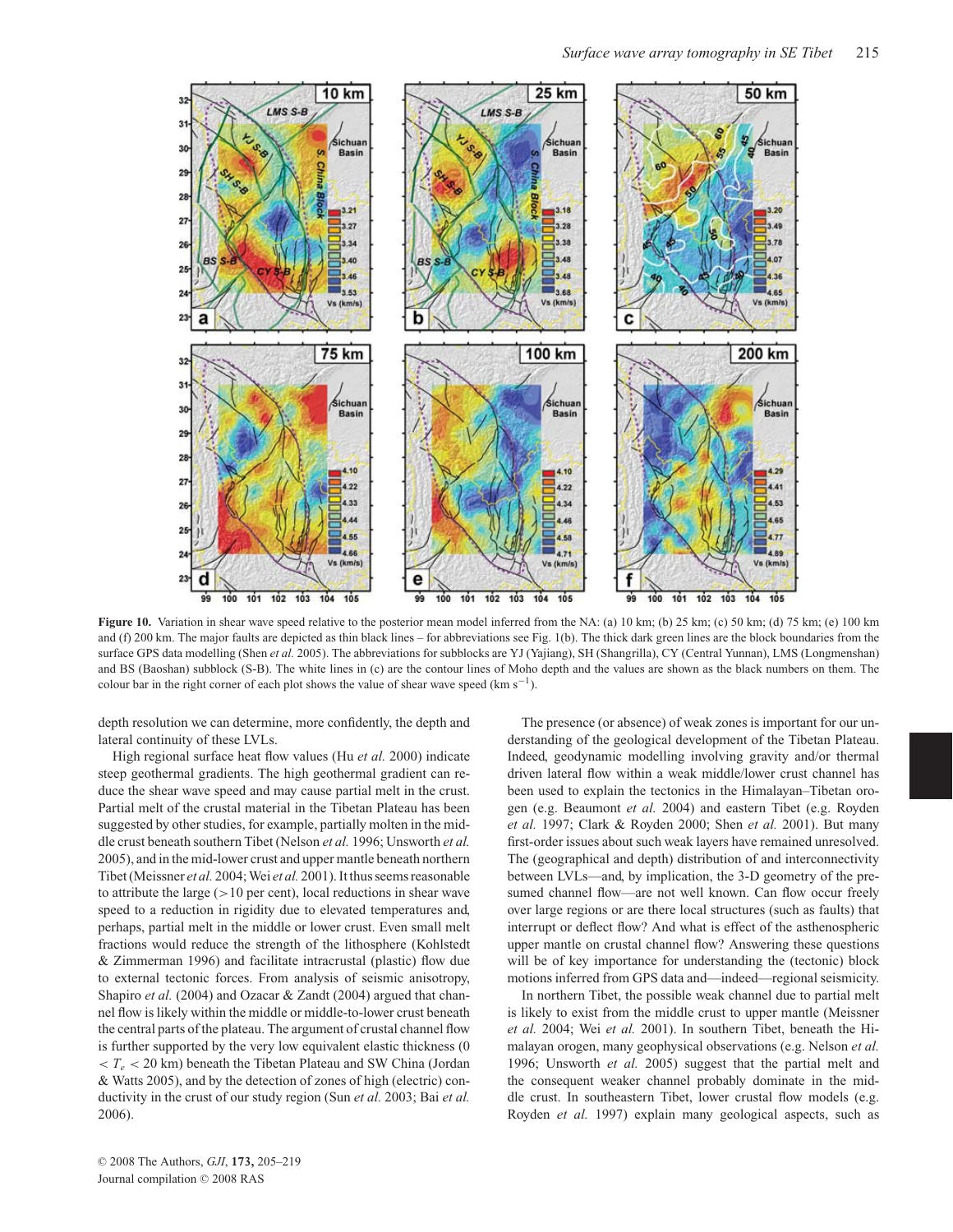

**Figure 11.** Standard error ( $\sigma_y$ ) of the shear wave speed at different depths shown in Fig. 10. The colour bar in the right shows the value of  $\sigma_y$  (km s<sup>-1</sup>).

the lack of young crustal shortening and the gentle topographic slope.

Our high-resolution surface wave array tomography reveals considerable regional variations in the strength and depth range of LVLs. In the northern part of the Chuan-Dian fragment and the Luzhijiang-Xiaojiang fault zone, the images reveal a mid-crustal LVL with a (horizontal) E-W extent of 150–200 km. In the central Chuan-Dian Fragment, the data require LVL in the lower crust. The high-resolution (3-D) images are beginning to suggest that some major fault zones in this area (e.g. Xianshuihe fault, Litang fault and Luzhijiang fault) mark lateral transitions in the mid- or lower crustal LVZs. This crustal heterogeneity implies that the flow pattern is more complicated and, in particular, that some of the major faults seem to play a more important role than assumed in the current generation of middle or lower crustal flow models. A better understanding of these structural relationships requires even higher resolution images of the crust beneath this region. This can be achieved through a combination of denser array deployments and the use of more powerful inverse scattering or (full wave) inversion approaches (e.g. De Hoop *et al.* 2006).

## **7 SUMMARY**

We have used dispersion data from EGF and TS analysis to construct high-resolution Rayleigh wave phase velocity maps in the period band 10–150 s in the southeastern borderland of the Tibetan Plateau. These phase velocity maps were then inverted for 3-D shear wave speed variations in the study region using the NA. With NA, a global optimization method, we estimated parameter trade-offs and uncertainties. Because of the large trade-off between the Moho depth and the shear wave speed in the lower crust and uppermost mantle, we constrain the Moho depth using results from receiver function studies (Xu *et al.* 2007). The 15 per cent peak-to-peak variation of shear wave speed implies a complicated tectonic make up of the southeastern borderland of the Tibetan Plateau. The shear wave speed in the shallow crust beneath Chuan-Dian Fragment is characterized by regions with high and low velocity anomaly separated by some of the major faults, which is consistent with the tectonic and GPS studies and implies that Chuan-Dian Fragment is not a uniformly rigid block. Prominent LVLs have been found in the middle crust beneath the northern Chuan-Dian Fragment and the Luzhijiang-Xiaojiang fault zone and in the lower crust beneath the central Chuan-Dian Fragment.

The high-resolution images are beginning to reveal relationships between major faults in the area and the occurrence and lateral extent of crustal LVLs. The heterogeneous spatial distribution of the LVLs in the middle or lower crust in the southeastern borderland of the Tibetan Plateau and the possible interaction of the major faults with deep crustal structure suggest that the pattern of the possible crustal channel flow is complicated and may involve both middle and lower crustal flow. Establishing the relationship between major fault systems and the spatial distribution of crustal weak zones is of key importance for our understanding of the regional block motion (as inferred from GPS) and seismicity. These structural relationships are not yet fully resolved with the data coverage and inversion techniques used here, but we anticipate that new array deployments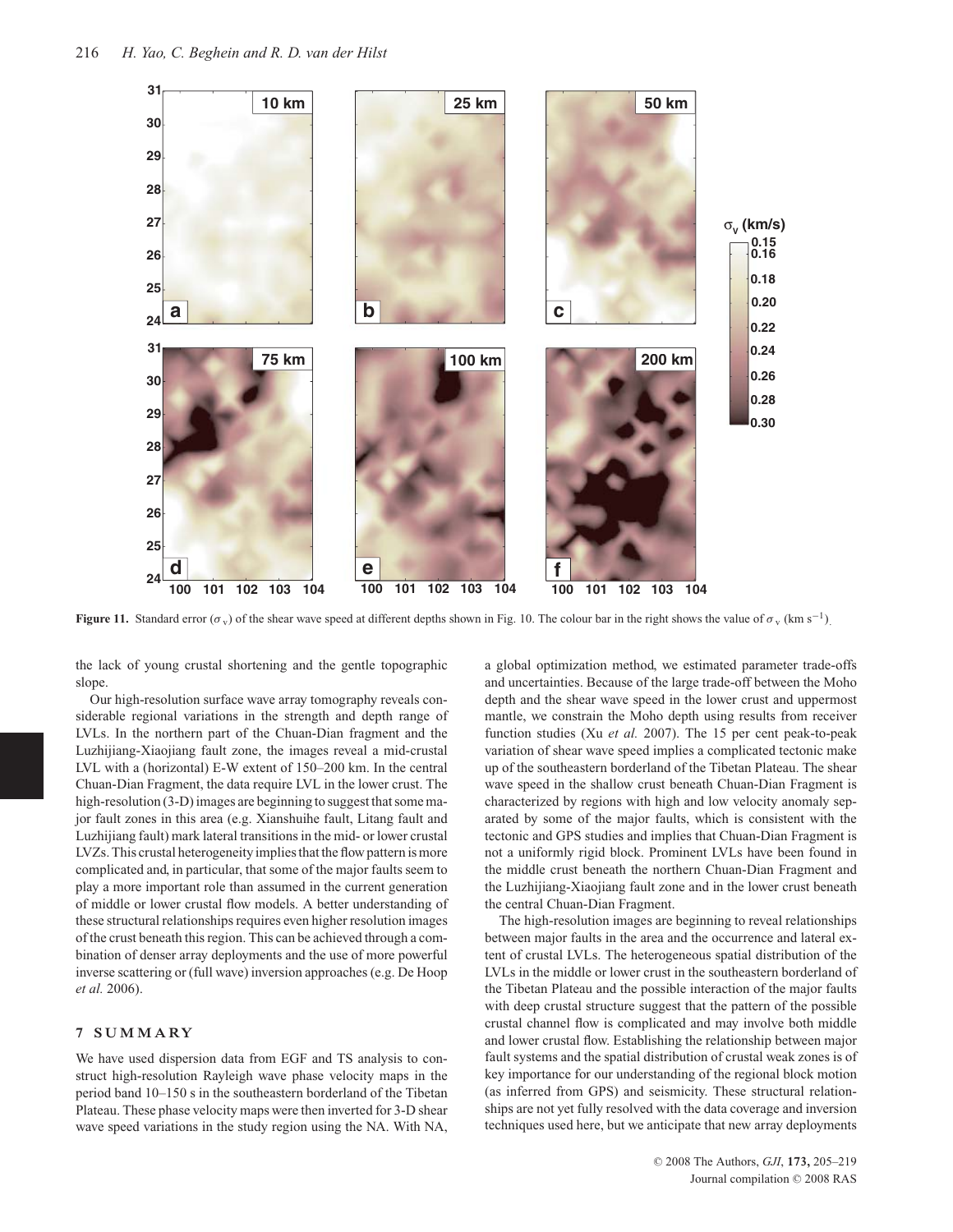

Figure 12. Shear wave speed variation relative to the posterior mean model inferred from the NA along five vertical profiles (AA', BB', CC', DD' and EE' shown in the bottom of each plot; for location, see Fig. 9). The wave speed (km s<sup>−1</sup>) colour scale is shown in the right. Topography is depicted above each profile (black area) and the arrows above it mark the location of major faults along each profile. The abbreviations for fault names are the same as in Fig. 1(b). The black line (around 50 km depth) on each colour profile indicates the Moho discontinuity.

and the use of more powerful combinations of interferometry and full wave inversion methods will change this situation in the not too distant future.

## **ACKNOWLEDGMENTS**

We thank the Editor Jeannot Trampert and two anonymous reviewers for their constructive comments, which helped us improve the manuscript. We also thank Dr Malcolm Sambridge for providing us the source code of the NA, Prof Denghai Bai at the Institute of Geology and Geophysics Chinese Academy of Science and Jiangning Lü at MIT for sharing their results for comparison, Prof Qiyuan

© 2008 The Authors, *GJI*, **173**, 205–219 Journal compilation © 2008 RAS

Liu at Chinese Earthquake Administration for helpful discussions and Dr Yaoqiang Wu and his research staff at Sichuan Earthquake Administration, China for their discussions and hospitality during our visit to Chengdu, China. This work was supported by the Continental Dynamics Program of the US National Science Foundation under grant 6892042.

#### **REFERENCES**

Bai, D., Meju, M., Arora, B., Ma, X., Jiang, C., Zhou, Z., Zhao, C., Wang, L., 2006. Large crustal-mantle channel flow in central Tibet and eastern Himalaya inferred from magnetotelluric models, *Eos Trans. AGU,* **87**(36), West. Pac. Geophys. Meet. Suppl., Abstract S45A-07.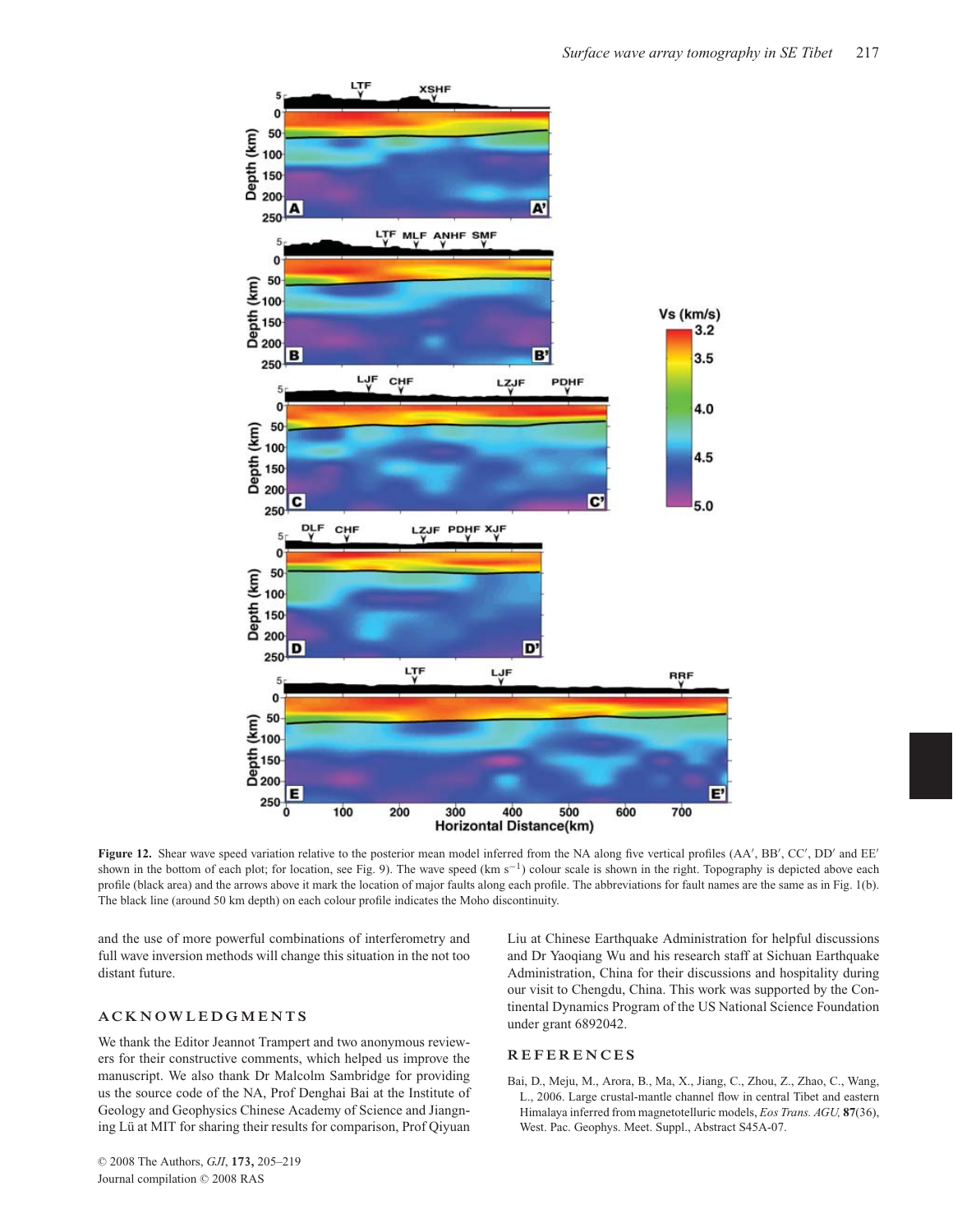

**Figure 13.** Standard error ( $\sigma$ <sub>v</sub>) of the shear wave speed along five vertical profiles shown in Fig. 12. The colour bar in the right shows the value of  $\sigma$ <sub>v</sub>  $(km s^{-1})$ .

- Beaumont, C., Jamieson, R.A., Nguyen, M.H. & Medvedev, S., 2004. Crustal channel flow: 1. Numerical models with applications to the tectonics of the Himalayan-Tibetan orogen, *J. geophys. Res.,* **109,** B06406, doi:10.1029 /2003JB002809.
- Beghein, C., Resovsky, J.S. & Trampert, J., 2002. P and S tomography using normal-mode and surface wave data with a neighbourhood algorithm, *Geophys. J. Int.,* **149,** 646–658.
- Brocher, T.M., 2005. Empirical relations between elastic wavespeeds and density in the Earth's crust, *Bull. seism. Soc. Am.,* **95**(6), 2081– 2092.
- Chen, Z. *et al.*, 2000. Global positioning system measurements from eastern Tibet and their implications for India/Eurasia intercontinental deformation, *J. geophys. Res,* **105,** 16 215–16 227.
- Clark, M. & Royden, L.H., 2000. Topographic ooze: building the eastern margin of Tibet by lower crustal flow, *Geology,* **28**(8), 703–706.
- De Hoop, M.V., van der Hilst, R.D., Shen, P., 2006. Wave-equation reflection tomography: annihilators and sensitivity kernels, *Geophys. J. Int.,* **167,** 1211–1214.
- Hu, S., He, L. & Wang, J., 2000. Heat flow in the continental area of China: a new data set, *Earth planet. Sci. Lett.,* **179,** 407–419.
- Hu, J.F., Su, Y.J., Zhu, X.G. & Chen, Y., 2005a. S-wave velocity and Poisson's ratio structure of crust in Yunnan and its application (in Chinese), *Sci. China Ser. D.,* **48**(2), 210–218.
- Hu, J.F., Chu, X.G., Xia, J.Y. & Chen, Y., 2005b. Using surface wave and receiver function to jointly inverse the crust-mantle velocity structure in the West Yunnan area (in Chinese), *Chin. J. Geophys.,* **48**(5), 1069– 1076.
- Huang, J., Zhao, D. & Zheng, S., 2002. Lithospheric structure and its relationship to seismic and volcanic activity in southwest China, *J. geophys. Res.,* **107**(B10), 2255, doi:10.1029/2000JB000137.